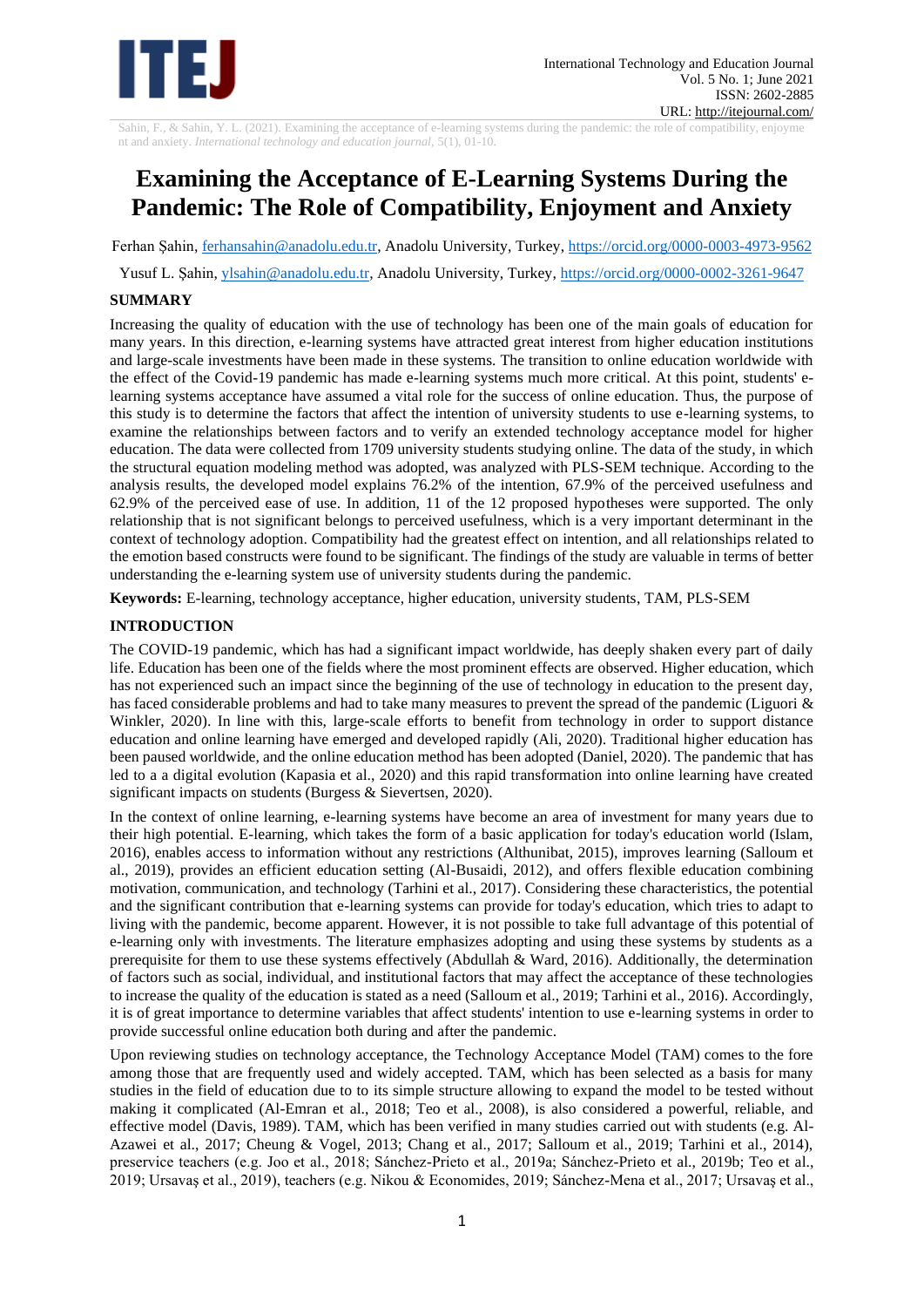2019), and instructors (e.g. Fathema et al., 2015; Schoonenboom, 2014; Şahin et al., 2021; Wang & Wang, 2009) in the field of education, was preferred as a model that would form the basic framework of this study. In this context, this study's goal is to determine factors that influence the intention of university students to use e-learning systems and to verify the TAM by expanding it with the variables selected within the scope of the study. In line with these purposes, answers to the following research questions were sought.

1. What are the variables that influence the intentions of university students to use e-learning systems?

2. What is the relationship between variables that influence the intention to use e-learning systems?

3. Is the model to be developed by extending the technology acceptance model an applicable model for higher education in Turkey?

#### **LITERATURE**

#### **Technology Acceptance Model**

The technology acceptance model, which has been used in many areas to better understand the use of technology and the intention to use technology, is among the leading models of the education field. TAM, which is widely accepted and among the most frequently used models, comes to the forefront among the most popular and dominant models (King & He, 2006; Marangunic & Granic, 2015). TAM consists of five basic constructs: perceived ease of use (PEU), perceived usefulness (PU), attitude (A), intention (INTN), and actual use (AU) (Davis, 1989). When the literature is reviewed, it is observed that these constructs are included in models in ways varying according to the field and characteristics of studies. In line with this, the most commonly used TAM constructs emerge as perceived ease of use, perceived usefulness, and intention.

Based on the fact that variables affecting the intention to use e-learning systems were examined in this study, the actual use as an output variable and the attitude, for the model to exhibit a simple structure, were not included among the core TAM constructs. Accordingly, PEU, PU, and INTN formed the core TAM constructs of the model proposal. PEU is defined as the degree of an individual's perception of how little effort is required to utilize a technology. PU is expressed as an individual's perception of the degree of benefit to be obtained using a technology. INTN is explained as the intention of an individual to use a technology (Davis, 1989). In the field of education, there are many studies reporting findings indicating that these constructs are closely associated (e.g. Al-Azawei et al., 2017; Baydaş, 2015; Baydaş & Göktaş, 2017; Chang et al., 2017; Tarhini et al., 2014; Ursavaş, 2014). Accordingly, the following hypotheses were proposed.

- H1. PEU has a significant effect on PU.
- H2. PEU has a significant effect on INTN.
- H3. PU has a significant effect on INTN.

## **Perceived Enjoyment**

The effect of the enjoyment factor (PEN) in the context of technology acceptance has been extensively studied in the research in the field of education. Enjoyment based on intrinsic motivation (Ryan & Deci, 2000) is expressed as the degree to which the used technology is perceived as enjoyable regardless of any performance-related outcome (Davis et al., 1992). The enjoyment construct (Rafiee & Abbasian-Naghneh, 2019), which is examined in terms of the contribution of intrinsic factors to technology acceptance, is among the factors with the most intensive use in the acceptance studies conducted in the domain of e-learning (Abdullah & Ward, 2016). Upon reviewing previous studies, there are various studies concluding that the enjoyment is related to PEU, PU, and INT (e.g. Al-Rahmi et al., 2019; Sánchez-Prieto et al., 2019; Teo & Noyes, 2011; Teo et al., 2019; Ursavaş, 2014). Accordingly, the following hypotheses were proposed.

- H4. PEN has a significant effect on PEU.
- H5. PEN has a significant effect on PU.
- H6. PEN has a significant effect on INTN.

#### **Anxiety**

Anxiety (ANX), which is among the significant obstacles in terms of technology acceptance (Rahimi & Yadollahi, 2010), is expressed as an individual's tendency to feel uncomfortable, anxious, and fearful about the current or future use of information technologies (computers, etc.) (Igbaria & Parasuraman, 1989). Anxiety that has been expressed to affect various technology acceptance in the context of the use of information technologies in the field of education (Abdullah & Ward, 2016; Baydaş, 2015; Baydaş & Göktaş, 2017: Sánchez-Prieto et al., 2017; Şahin, 2016; Ursavaş, 2014) is emphasized as a factor with effects that may hinder the adoption of e-learning or reduce usage (Agudo-Peregrina et al., 2014; Park et al., 2012). In line with this, it is stated that users who are anxious about technology will tend to avoid using e-learning systems (Al-alak & Alnawas, 2011). Based on this, the following hypotheses were proposed.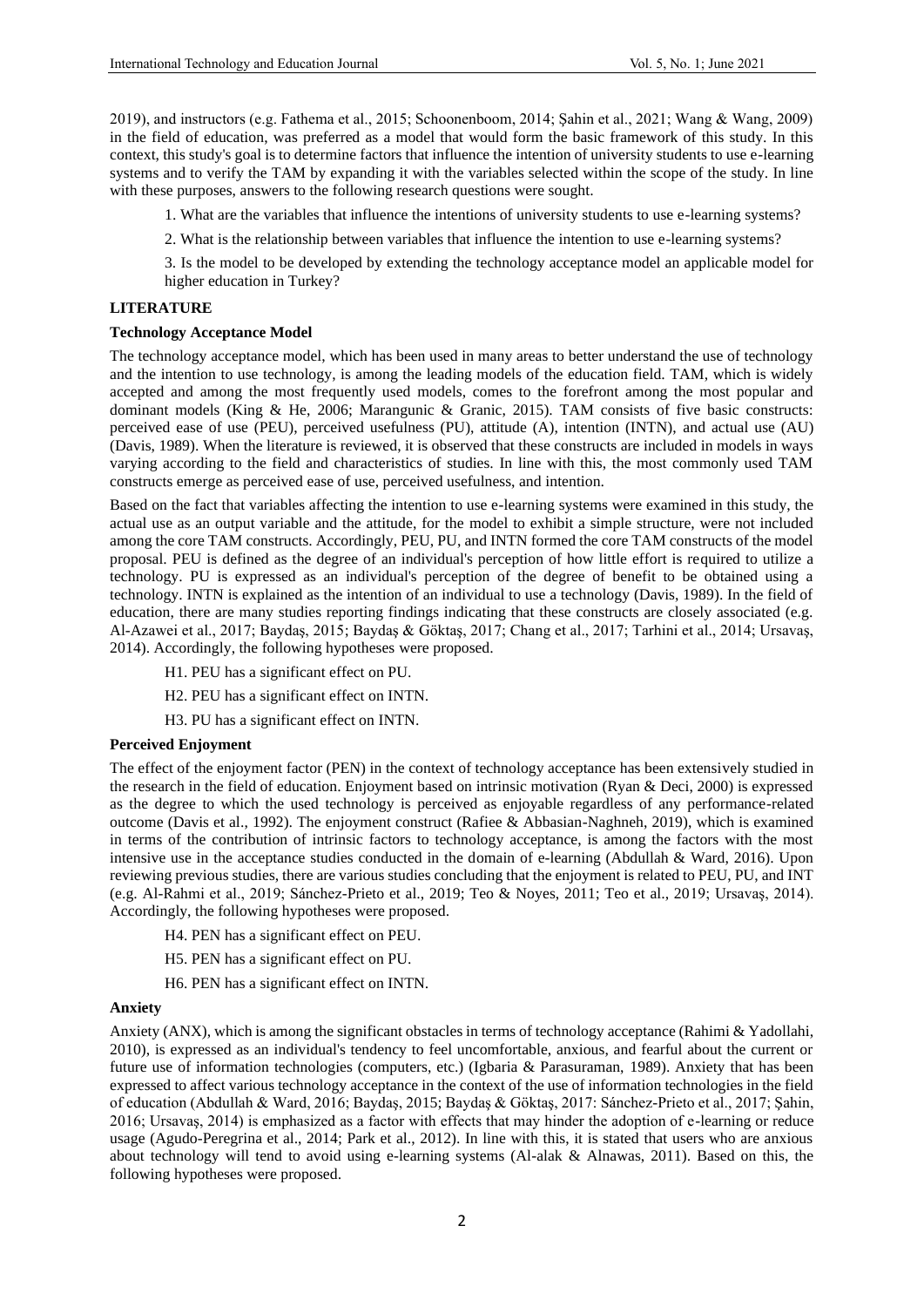- H7. ANX has a significant effect on PEU.
- H8. ANX has a significant effect on INTN.

#### **Compatibility**

Compatibility (CMPY) is expressed as the degree of compliance with the task performed by a technology that is used or will be used by an individual (Venkatesh & Davis, 2000). In the field of education, CMPY, which focuses on the compatibility between the technology used and the learning and teaching style of an individual, is among the significant obstacles towards integration processes (Sánchez-Prieto et al., 2019). In the literature, it is emphasized that if users find the technologies they use compatible with their methods, they will find the technology more useful and tend to use it (Rogers, 1995). Furthermore, studies report that CMPY is associated with the core TAM constructs, such as ease of use, usefulness, attitude, and intention (Chen, 2002; Sánchez-Prieto et al., 2019; Şahin et al., 2021; Ursavaş, 2014). In this context, the following hypotheses were proposed.

- H9. CMPY has a significant effect on PEU.
- H10. CMPY has a significant effect on PU.
- H11. CMPY has a significant effect on INTN.

#### **METHOD**

#### **Participant Group**

The study participants consisted of 1709 university students studying at a state university through e-learning systems and distance education platforms. Through these systems, providing access to live lectures, course records, summary videos, and various educational materials, university students studying in the fall semester of 2020 were reached by an online method. The information on the participating students is presented in the Table 1.

| <b>Participants</b>    |                          |      | %    |
|------------------------|--------------------------|------|------|
|                        |                          | 1098 | 64.2 |
| <b>Course Year</b>     | 2                        | 251  | 14.7 |
|                        | 3                        | 218  | 12.8 |
|                        | $\overline{4}$           | 142  | 8.3  |
| <b>Department Type</b> | Associate degree         | 904  | 52.9 |
|                        | <b>Bachelor's degree</b> | 805  | 47.1 |
| Gender                 | <b>Female</b>            | 780  | 45.6 |
|                        | <b>Male</b>              | 929  | 54.4 |

#### **Data Collection**

The study data were collected online using the data collection tool consisting of two parts. The first part of the data collection tool consists of questions about the participants' demographic information, whereas the second part consists of items for variables. The items in the second part, consisting of 6 factors and 20 items (5-point Likerttype,  $1 = I$  strongly disagree,  $5 = I$  strongly agree), were adapted from the studies compatible with the theoretical foundations of the study and participant characteristics. The items of the perceived ease of use and perceived usefulness factors were adapted from the study performed by Teo, Ursavaş and Bahçekapılı (2012), while the items of perceived enjoyment, anxiety, compatibility, and intention factors were adapted from the study conducted by Ursavaş (2014).

## **Data Analysis**

For the analysis in the study, the SmartPLS software was used, and structural equation modeling were carried out with the PLS-SEM (Partial Least Squares Structural Equation Modeling) technique. The complex structure of the model proposed in the study and the effectiveness of the PLS-SEM technique for explanatory models have been decisive in the preference of this method (Hair et al., 2011; Hair et al., 2017). For the analyses conducted in two stages, primarily, the convergent and discriminant validities were tested by evaluating the measurement model. At the next stage, the structural model was examined, and which hypotheses were supported and which were not supported and the explanation rates of the dependent variables of the model were determined.

#### **RESULTS**

#### **Measurement Model**

Convergent validity, which is one of the sub-stages of the construct validity tests, was evaluated over Cronbach's alpha  $(\alpha)$ , composite reliability (CR), and average variance extracted (AVE) values. It was determined that all Cronbach's alpha  $\alpha$ ) and composite reliability (CR) values were above 0.7 and AVE values were higher than .50. Convergent validity was established based on the values obtained (Hair et al., 2017). At the stage of discriminant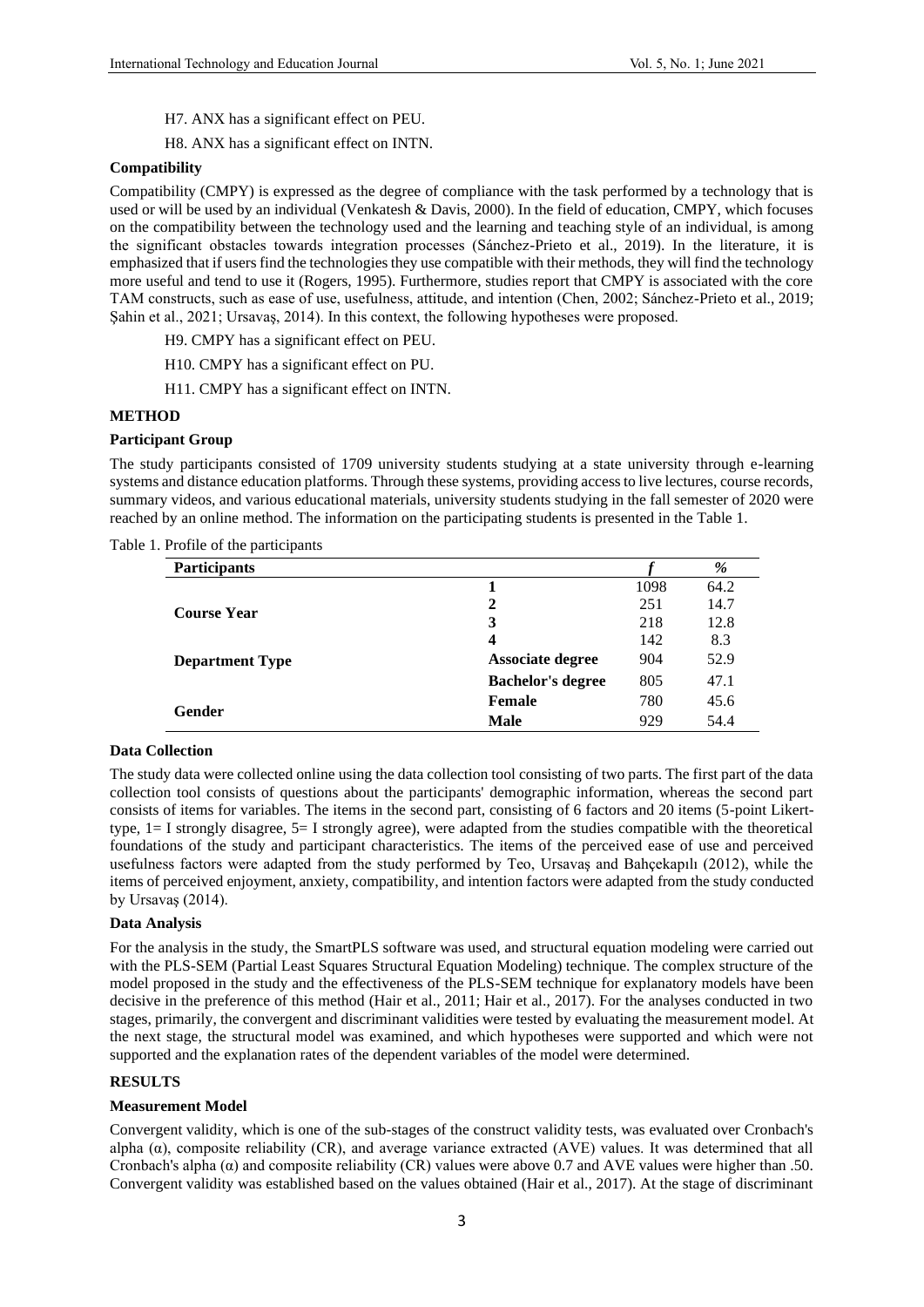validity, the HTMT ratio and the Fornell-Larcker criterion were examined. When the table related to the HTMT ratio was examined, it was observed that all index values were below .90. For the evaluation of the Fornell-Larcker criterion, it was determined that the square root values of the average variance extracted (AVE) values were higher than the correlation coefficients between the constructs (Fornell & Larcker, 1981; Hair et al., 2017). Accordingly, discriminant validity was established. The convergent and discriminant validity tests are summarized in Table 2, Table 3, and Table 4.

| <b>Constructs</b>     | <b>Item</b>      | Loading | $\alpha$ | <b>CR</b> | <b>AVE</b> |
|-----------------------|------------------|---------|----------|-----------|------------|
|                       | <b>INTN1</b>     | 0.895   |          |           |            |
|                       | <b>INTN4</b>     | 0.896   |          |           | .822       |
| Intention             | <b>INTN3</b>     | 0.925   | .928     | .949      |            |
|                       | <b>INTN4</b>     | 0.911   |          |           |            |
|                       | PU <sub>1</sub>  | 0.929   |          |           |            |
| Perceived Usefulness  | PU <sub>2</sub>  | 0.949   | .930     | .955      | .877       |
|                       | PU <sub>3</sub>  | 0.931   |          |           |            |
|                       | PEU1             | 0.921   |          |           |            |
| Perceived Ease of Use | PEU <sub>2</sub> | 0.928   | .911     | .944      | .849       |
|                       | PEU <sub>3</sub> | 0.914   |          |           |            |
|                       | PEN <sub>1</sub> | 0.901   |          |           |            |
|                       | PEN <sub>2</sub> | 0.945   | .937     | .955      | .842       |
| Perceived Enjoyment   | PEN <sub>3</sub> | 0.907   |          |           |            |
|                       | PEN4             | 0.916   |          |           |            |
|                       | CMPY1            | 0.851   |          |           |            |
| Compatibility         | CMPY2            | 0.920   | .880     | .926      | .807       |
|                       | CMPY3            | 0.923   |          |           |            |
|                       | ANX1             | 0.906   |          |           |            |
| Anxiety               | ANX <sub>2</sub> |         | .892     | .932      | .819       |
|                       | ANX3             | 0.924   |          |           |            |

α: Cronbach's alpha, CR: Composite reliability, AVE: Average variance extracted

After convergent and discriminant validity was established, the variance inflation factor (VIF) values were examined to determine whether there were any multicollinearity problems.

Table 3. Discriminant validity (Fornell-Larcker)

| <b>Constructs</b> | <b>ANX</b> | <b>CMPY</b> | <b>INTN</b> | <b>PEN</b> | <b>PEU</b> | PU    |
|-------------------|------------|-------------|-------------|------------|------------|-------|
| <b>ANX</b>        | 0.905      |             |             |            |            |       |
| <b>CMPY</b>       | $-0.033$   | 0.899       |             |            |            |       |
| <b>INTN</b>       | $-0.112$   | 0.836       | 0.907       |            |            |       |
| <b>PEN</b>        | $-0.105$   | 0.745       | 0.761       | 0.917      |            |       |
| PEU               | $-0.214$   | 0.684       | 0.736       | 0.759      | 0.921      |       |
| PU                | $-0.150$   | 0.660       | 0.683       | 0.763      | 0.775      | 0.936 |

Values in bold represent the square root of the AVE (average variance extracted)

As a result of the examination, it was revealed that all VIF values for predictor variables were less than 5, and there was no problem in terms of linearity. Within the scope of the model fit, it was observed that the SRMR (standardized root mean square residual) value was 0.042 and accordingly, the model fit was good.

| $\ldots$ Discriminant valianty (111 $\ldots$ 111 $\ldots$ ) |            |             |             |            |            |    |  |  |  |
|-------------------------------------------------------------|------------|-------------|-------------|------------|------------|----|--|--|--|
| <b>Constructs</b>                                           | <b>ANX</b> | <b>CMPY</b> | <b>INTN</b> | <b>PEN</b> | <b>PEU</b> | PU |  |  |  |
| <b>ANX</b>                                                  |            |             |             |            |            |    |  |  |  |
| <b>CMPY</b>                                                 | 0.080      |             |             |            |            |    |  |  |  |
| <b>INTN</b>                                                 | 0.113      | 0.892       |             |            |            |    |  |  |  |
| <b>PEN</b>                                                  | 0.110      | 0.818       | 0.812       |            |            |    |  |  |  |
| <b>PEU</b>                                                  | 0.232      | 0.763       | 0.799       | 0.818      |            |    |  |  |  |
| PU                                                          | 0.161      | 0.729       | 0.733       | 0.817      | 0.841      |    |  |  |  |
|                                                             |            |             |             |            |            |    |  |  |  |

## **Structural Model**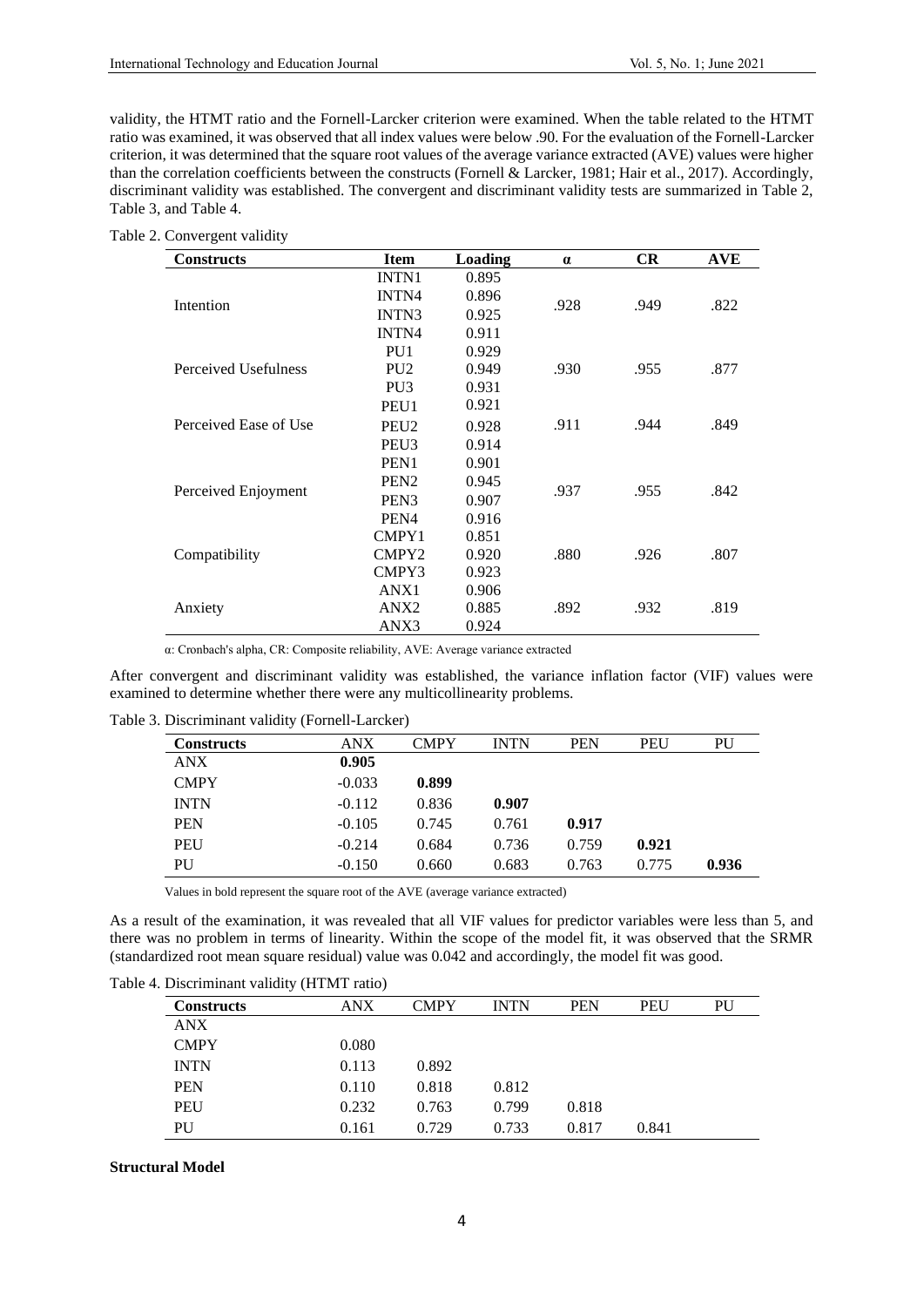The model tested by structural equation modeling explains 62.9% of perceived ease of use, 67.9% of perceived usefulness, and 76.2% of intention. According to these values, it can be stated that the model proposal has high explanation power. Moreover, almost all of the hypotheses (10 hypotheses were accepted, 1 hypothesis was rejected) proposed were supported. The results demonstrated that ANX, CMPY, PEN, and PEU were effective on INTN. The single construct not affecting INTN is PU. PU->INTN is also the only insignificant relationship in the model proposal, and all the relationships related to ANX, CMPY, PEN, and PEU were significant. The effect sizes of the significant relationships are large for CMPY->INT, medium for PEN->PEU and PEU->PU, and small for others. The hypothesis test results are summarized in Table 5. The visual of the structural model is shown in Figure 1.



*Figure 1.* Structural Model

## **DISCUSSION**

Factors affecting the intention of university students to use e-learning systems were examined in this study. An extended TAM was tested and verified in the context of higher education in Turkey. It can be stated that this version of TAM, developed in the study, is an applicable model for higher education, and the model contributes to the effectiveness and power of TAM with its high explanatory power. In line with this, R2 values for the dependent variables and supporting 11 of the 12 proposed hypotheses indicate that the developed model works effectively. The fact that the model created is an effective tool that can be used in future technology acceptance studies to be carried out in the field of education and that it provides information that can contribute to a better understanding of the e-learning system use of university students can be shown among the significant contributions of the study.

The results regarding PEU, PU, and INTN demonstrated that PEU->INTN relationship was significant and PU- >INTN relationship was not significant. PEU->INTN result, which largely overlaps with the literature (Al-Azawei et al., 2017; Chang et al., 2017; Tarhini et al., 2014), suggests that the easy use of e-learning systems is regarded as a priority for university students. Accordingly, it can be stated that university students will tend to use an elearning system that provides ease of use. PU->INTN relationship, which was found to be insignificant contrary to expectations, largely contradicts previous studies (e.g. Agudo-Peregrina et al., 2014; Al-Azawei et al., 2017; Al-Rahmi et al., 2019; Rafiee & Abbasian-Naghneh, 2019; Salloum et al., 2019). It is a critical finding that PU, which can be expressed as the strongest determinant in terms of affecting user intentions (Venkatesh and Davis, 2000), and providing motivation in the context of technology acceptance (Şahin et al., 2021), did not have a significant effect on university students' intention to use e-learning systems.

PU->INTN relationship, which has been widely reported as significant in studies in the field of education and represents one of the strongest relationships in models in general, indicates that the finding obtained in the study reveals an extraordinary situation. This relationship, which was not found to be significant, suggests that university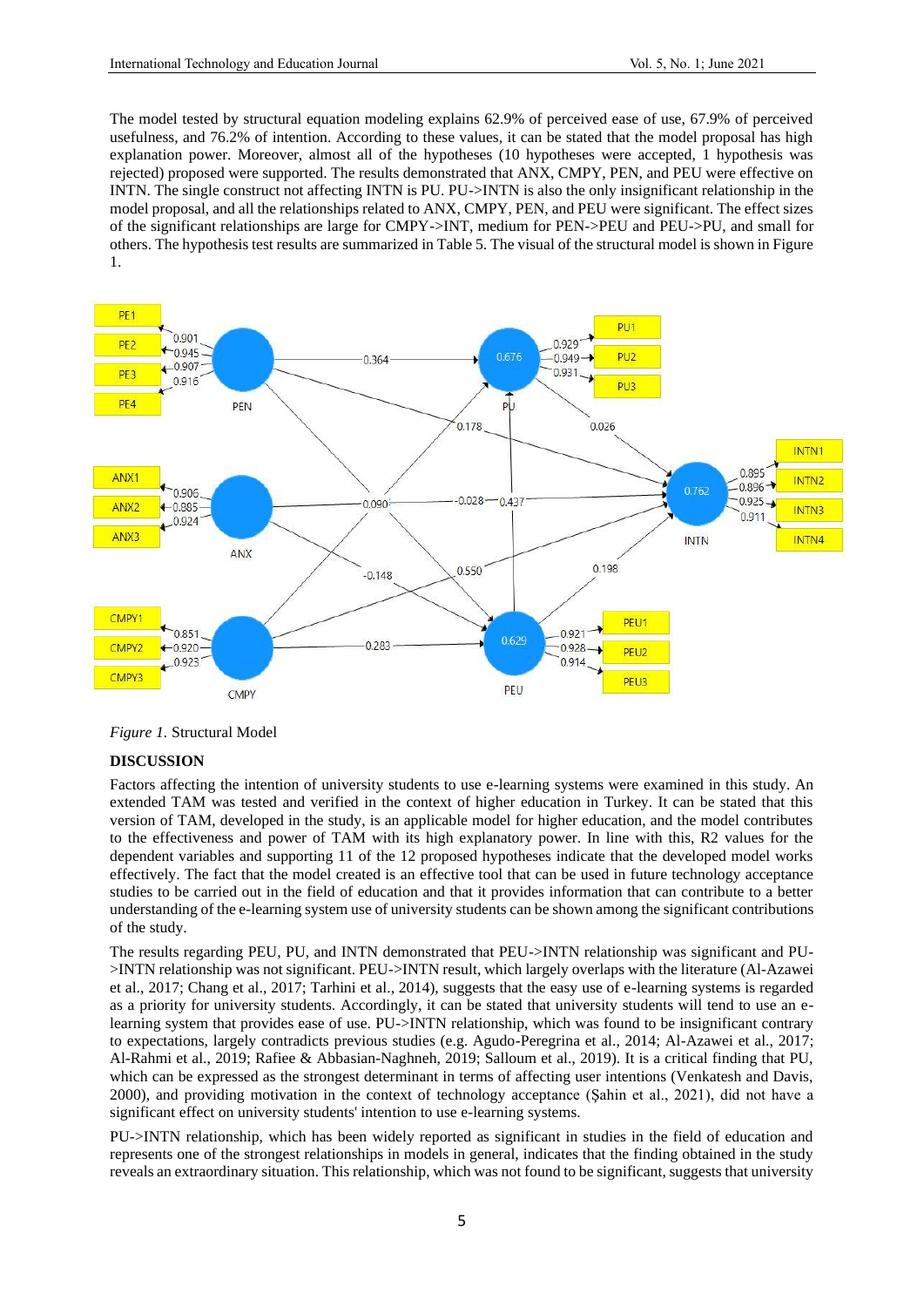students' perceptions of the benefit and potential performance increase they can obtain using e-learning systems do not affect their intention to use these technologies. It can be indicated that university students do not prioritize the benefits of these systems, which represent one of the foundations of online education, especially in today's world. As a possible explanation for this unexpected result, it can be shown that education has experienced a very rapid and radical transformation due to the pandemic (livari et al., 2020), this transformation has created significant effects on students (Abidah, 2020), and under the effect of these, learning with technology has ceased to be an option for students and turned into an obligation. Accordingly, PU->INTN relationship, which was not found to be significant, suggests that the motivational effect of the performance increase that the e-learning system can provide on students can be weakened in cases of compulsory use. The effect of the sudden digital transformation in education and the fact that online education has become a necessity are thought to cause the factor of usefulness that can be obtained from e-learning systems to become distinct of the intention to use these technologies.

Table 5. Hypotheses testing

| Path                    | Coef.    | t-Value        | p-Value | f <sup>2</sup>       | VIF   | <b>Results</b> |
|-------------------------|----------|----------------|---------|----------------------|-------|----------------|
| $ANX \rightarrow INTN$  | $-0.028$ | $2.200*$       | 0.028   | 0.003c               | 1.076 | Supported      |
| $ANX \rightarrow PEU$   | $-0.148$ | $9.159***$     | 0.000   | 0.059c               | 1.016 | Supported      |
| $CMPY \rightarrow INTN$ | 0.551    | $19.000$ ***   | 0.000   | $0.508$ <sup>a</sup> | 2.498 | Supported      |
| $CMPY \rightarrow PEU$  | 0.283    | 9.733***       | 0.000   | 0.096 <sup>c</sup>   | 2.255 | Supported      |
| $CMPY \rightarrow PU$   | 0.090    | $2.951**$      | 0.003   | 0.010 <sup>c</sup>   | 2.427 | Supported      |
| $PEN \rightarrow INTN$  | 0.177    | $5.875***$     | 0.000   | 0.039c               | 3.272 | Supported      |
| $PEN \rightarrow PEU$   | 0.532    | 18.954***      | 0.000   | $0.335^{b}$          | 2.278 | Supported      |
| $PEN \rightarrow PU$    | 0.364    | 10.919***      | 0.000   | $0.135^{b}$          | 3.040 | Supported      |
| $PEU \rightarrow INTN$  | 0.199    | $6.796***$     | 0.000   | 0.050 <sup>c</sup>   | 0.050 | Supported      |
| $PEU \rightarrow PU$    | 0.437    | 12.881***      | 0.000   | $0.232^{b}$          | 2.548 | Supported      |
| $PU \rightarrow INTN$   | 0.024    | $0.921^{(ns)}$ | 0.358   | 0.001 <sup>c</sup>   | 3.091 | Not Supported  |

p: ns ≥ 0.05; ∗ < 0.05; ∗∗ < 0.01; ∗∗∗ < 0.001. a Large effect size, b Medium effect size, c Small effect size.

All relationships related to ANX and PEN, which are emotional variables added to TAM, were found to be significant in the study. These results for the emotional variables indicate that emotions may play a critical role in technology acceptance (Şahin et al., 2021). When the literature is reviewed in ANX->PEU and ANX->INTN context, it is observed that the results obtained coincide with previous studies on information technologies in the field of education (Baydaş & Göktaş, 2017; Chang et al., 2017; Ursavaş, 2014). ANX->PEU relationship suggests that university students' anxiety and concerns about using e-learning systems affect their perception of the level of effort required to use these technologies effectively. Accordingly, it can be stated that students who have anxiety about using e-learning systems find it more difficult to use these technologies and perceive the effort required for effective use as higher than it is. Furthermore, the results suggest that students with low anxiety levels can regard e-learning systems as more user-friendly. The significant ANX->INTN relationship demonstrated that students' anxiety about these technologies adversely affected their intention to use them. Previous study findings indicating that students who are anxious about technology may give up or be unwilling to use it support the results of the study (Abdullah & Ward, 2016; Al-alak & Alnawas, 2011).

The results demonstrated that PEN was associated with all basic constructs of TAM. When studies in the field of education examining the relationships of the enjoyment factor based on intrinsic motivation (Ryan & Deci, 2000) with PU, PEU, and INTN are reviewed, it is observed that the study findings are generally in line with the literature (e.g. Al-Rahmi et al., 2019; Rafiee & Abbasian-Naghneh, 2019; Sánchez-Prieto et al., 2019). The study results indicate that university students will tend to use e-learning systems if they find it enjoyable to use them (Cheng, 2012). Moreover, the fact that university students perceive e-learning systems as enjoyable affects students' perceptions of the degree of effort required to use these technologies and their thoughts on the benefits they can obtain from these technologies. Accordingly, it can be stated that university students who find e-learning systems enjoyable may perceive the use of these systems as easier, tend to think that they can improve their performance by learning through these technologies, and as a result, they may be more willing to learn using e-learning systems.

All hypotheses related to CMPY were supported. The findings obtained revealed that CMPY was associated with all of the core TAM structures. In addition to the fact that all the relationships were found to be significant, CMPY- >INT relationship represents the strongest relationship in the model. In line with this, the construct that creates the strongest effect on intention is CMPY. Based on this finding regarding CMPY, which has not been sufficiently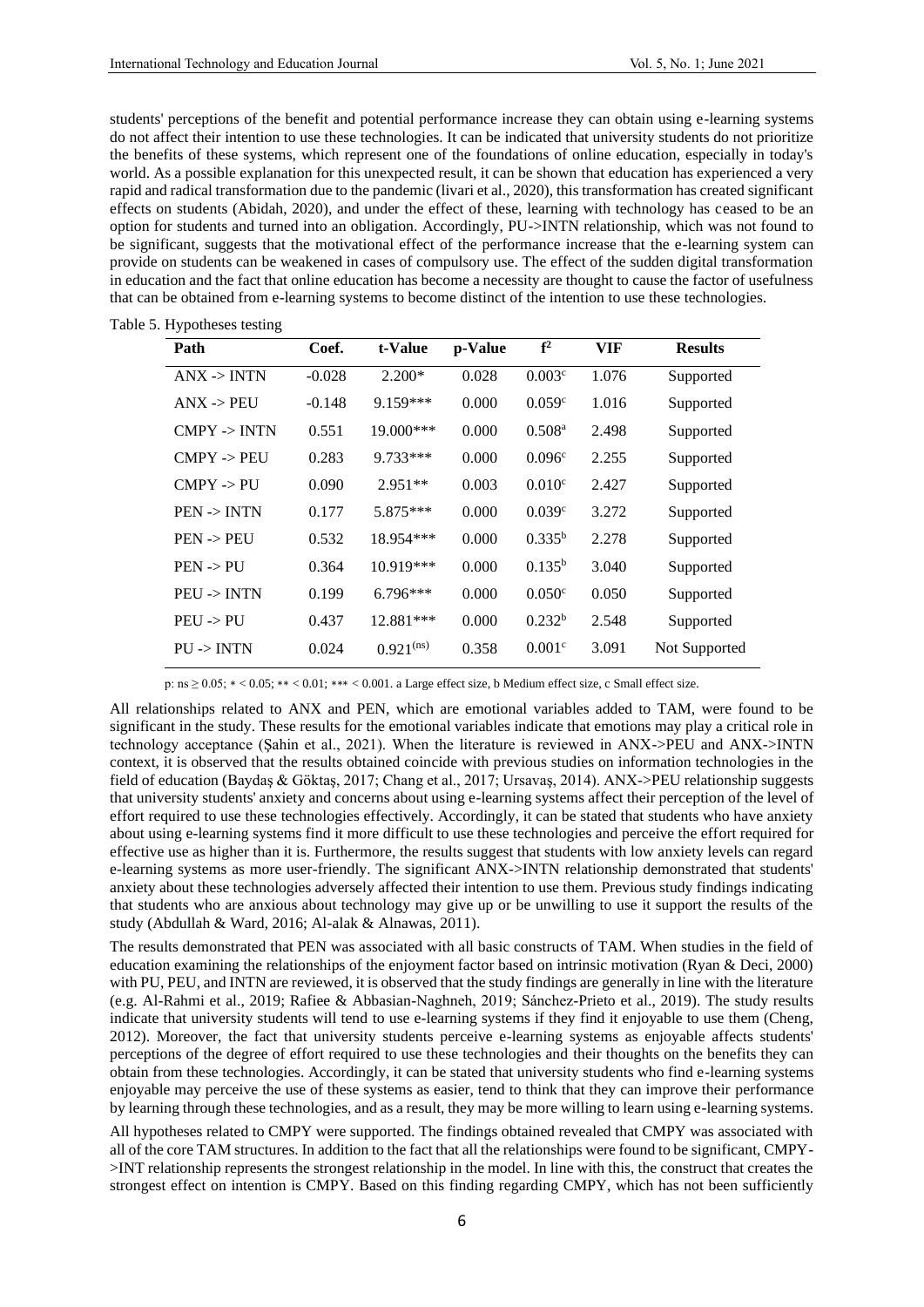investigated in the field of education (Şahin et al., 2021), it can be stated that this construct may play a critical role in the adoption of technology. Statements about the effect of CMPY in the context of motivation (Chen, 2011) and its significance in terms of learning-teaching styles (Ursavaş, 2014) indicate that the study findings are supported. In this context, it can be stated that the expectations of university students in terms of education and the close relationship of e-learning systems and the courses they take affect both their perceptions of usefulness, their thoughts about ease of use, and their intention to use. The study findings suggest that if university students' courses and e-learning systems are compatible and their expectations from online education are met, they will regard elearning systems as more useful, will perceive the use of systems as easier, and will tend to use e-learning systems.

## **CONCLUSION AND IMPLICATIONS**

The fact that this study, which provides valuable information on the factors that affect the intention of university students to use e-learning systems during the pandemic, helps to better understand the processes of technology adoption is the main contribution of the research. Moreover, the fact that the model with high explanatory power was verified in the context of higher education in Turkey can be expressed as another contribution of the study. Accordingly, it is thought that the model developed within the scope of the study provides a suitable tool for future studies with a similar structure.

For the relationships between PEU, PU, and INTN, PEU->PU and PEU->INTN were supported, but PU->INTN was not supported. Supporting both hypotheses regarding PEU, suggests that university students think they can benefit more from e-learning systems, which they regard as easy to use, and their tendency to use e-learning systems will be higher. PU->INTN result indicates that the perception of performance increase that can be obtained using e-learning systems may not be a direct factor in the context of the tendency to use. In parallel, it is emphasized that second-order barriers and mandatory distance education weaken the influence of core TAM constructs during the pandemic (Şahin et al., 2021). From this critical finding, it can be deduced that some motivational variables that are valid for the traditional education may not be valid for online education during the pandemic. Based on this, examining the potential variables effective in the use of e-learning systems separately for the education during the pandemic can play a vital role in obtaining the desired results from online education.

CMPY->INT, which is the strongest relationship in the model, presents a critical finding regarding the e-learning system preferences of university students. Based on the fact that the strongest determinant of INT is CMPY, it can be deduced that the primary factor for students' tendencies to use e-learning systems is that the e-learning system meets the expectations of students from learning. This finding indicates that the compatibility of the e-learning system with students' lessons and learning styles and its ability to respond to expectations are the dominant factor in e-learning system use. Accordingly, it can be stated that considering CMPY factor, especially by program and system designers, will play a major role in fully utilizing the potential of these technologies and ensuring a higher quality of learning and teaching processes.

All relationships related to ANX and PEN included in the model in the context of emotional variables were found to be significant. These results emphasize the role of emotional factors in the context of the adoption of technologies (Şahin et al., 2021). In line with this, it is important to address emotional factors more comprehensively in technology acceptance studies to be performed for e-learning systems. Furthermore, considering emotional factors for designs to be made in the context of technology use in education may be effective in ensuring more successful adoption processes.

Based on the results obtained, it is predicted that theoretical and practical suggestions for future research can contribute to the field. Model development studies for the acceptance and use of technology are important in terms of ensuring and maintaining the quality of online education during pandemic. At this point, one of the urgent issues can be expressed as university students' continuance intention to use and user experiences regarding online learning environments. In the context of user experience, consideration of facilitating factors such as technical support, troubleshooting, system quality, and compatibility factors such as relevance of technology to educational content, learning styles and teaching-related expectations may play an important role. In addition, focusing on the potential effects of the emotional outcomes of using online teaching-learning technologies can also contribute to the success of technologies such as e-learning systems and distance education platforms. Considering the suggestions for system design, program development and technological applications has a critical role in terms of providing education effectively during the pandemic.

#### **REFERENCES**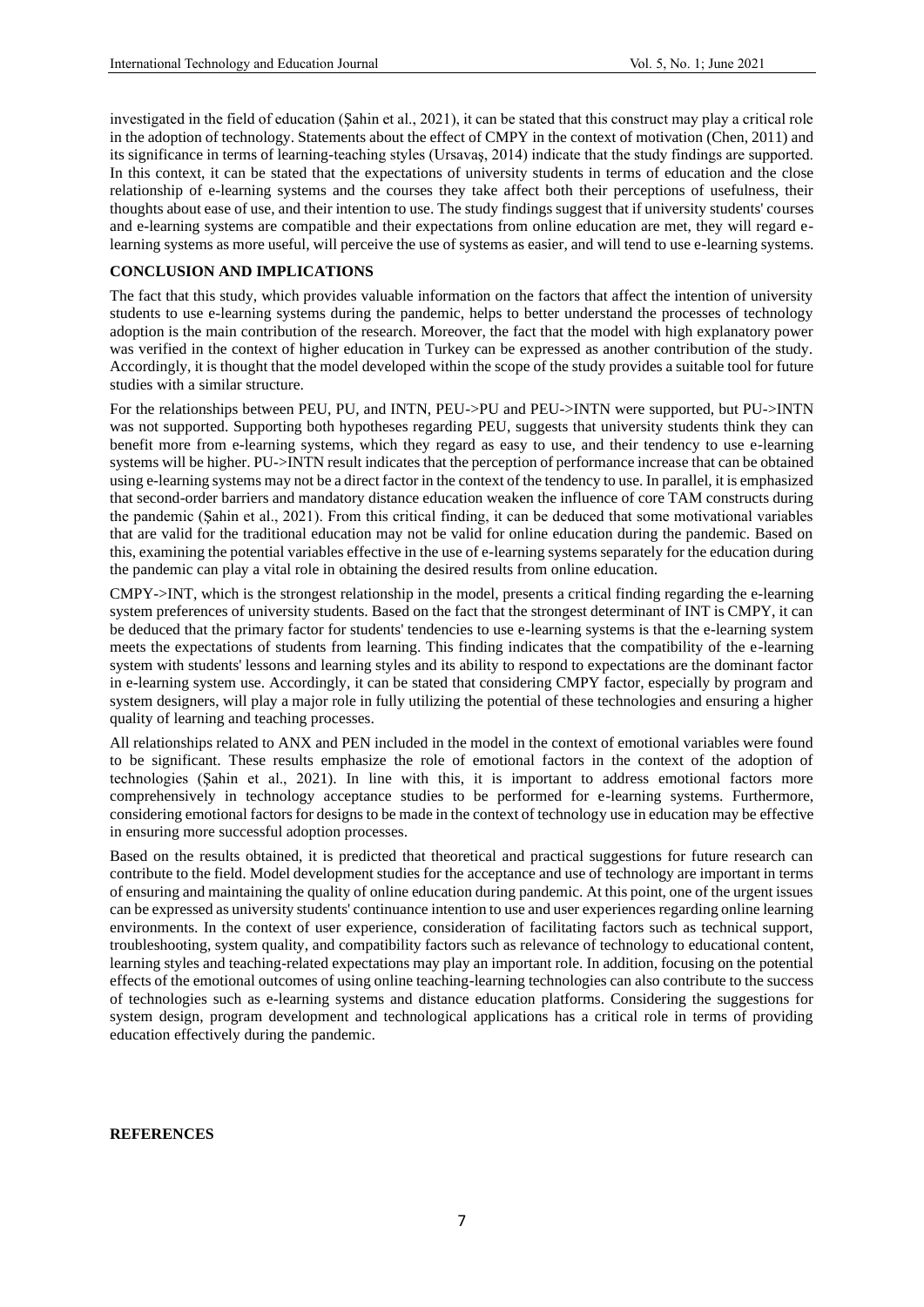- Abdullah, F., & Ward, R. (2016). Developing a General Extended Technology Acceptance Model for E-Learning (GETAMEL) by analysing commonly used external factors. Computers in Human Behavior, 56, 238-256. <https://doi.org/10.1016/j.chb.2015.11.036>
- Abidah, A., Hidaayatullaah, H. N., Simamora, R. M., Fehabutar, D., & Mutakinati, L. (2020). The impact of COVID-19 to Indonesian Education and its Relation to the philosophy of "Merdeka Belajar". Studies in Philosophy of Science and Education, 1(1), 38-49[. https://doi.org/10.46627/sipose.v1i1.9](https://doi.org/10.46627/sipose.v1i1.9)
- Agudo-Peregrina, Á. F., Hernández-García, Á., & Pascual-Miguel, F. J. (2014). Behavioral intention, use behavior and the acceptance of electronic learning systems: Differences between higher education and lifelong learning. Computers in Human Behavior, 34, 301-314[. https://doi.org/10.1016/j.chb.2013.10.035](https://doi.org/10.1016/j.chb.2013.10.035)
- Al-alak, B. A., & Alnawas, I. A. (2011). Measuring the acceptance and adoption of e-learning by academic staff. Knowledge Management & E-Learning: An International Journal, 3(2), 201-221. <https://doi.org/10.34105/j.kmel.2011.03.016>
- Al-Azawei, A., Parslow, P., & Lundqvist, K. (2017). Investigating the effect of learning styles in a blended elearning system: An extension of the technology acceptance model (TAM). Australasian Journal of Educational Technology, 33(2), 1-23.<https://doi.org/10.14742/ajet.2741>
- Al-Busaidi, K. A. (2012). Learners' perspective on critical factors to LMS success in blended learning: An empirical investigation. Communications of the Association for Information Systems, 30(1), 2. <https://doi.org/10.17705/1CAIS.03002>
- Ali, W. (2020). Online and remote learning in higher education institutes: A necessity in light of COVID-19 pandemic. Higher Education Studies, 10(3), 16-25.
- Al-Rahmi, W. M., Yahaya, N., Aldraiweesh, A. A., Alamri, M. M., Aljarboa, N. A., Alturki, U., & Aljeraiwi, A. A. (2019). Integrating technology acceptance model with innovation diffusion theory: An empirical investigation on students' intention to use E-learning systems. IEEE Access, 7, 26797-26809. <https://doi.org/10.1109/ACCESS.2019.2899368>
- Baydaş, Ö. (2015). Öğretmen Adaylarının Gelecekteki Derslerinde Bilişim Teknolojilerini Kullanma Niyetlerini Belirlemeye Yönelik Bir Model Önerisi (Unpublished doctoral dissertation). Atatürk Üniversitesi, Erzurum.
- Baydas, O., & Goktas, Y. (2017). A model for preservice teachers' intentions to use ICT in future lessons. *Interactive Learning Environments*, *25*(7), 930-945. <https://doi.org/10.1080/10494820.2016.1232277>
- Chang, C. T., Hajiyev, J., & Su, C. R. (2017). Examining the students' behavioral intention to use e-learning in Azerbaijan? The general extended technology acceptance model for e-learning approach. Computers & Education, 111, 128-143.<https://doi.org/10.1016/j.compedu.2017.04.010>
- Chen, L. D., Gillenson, M. L., & Sherrell, D. L. (2002). Enticing online consumers: An extended technology acceptance perspective. Information and Management, 39(8), 705–719. [https://doi.org/10.1016/S0378-](https://doi.org/10.1016/S0378-7206(01)00127-6) [7206\(01\)00127-6](https://doi.org/10.1016/S0378-7206(01)00127-6)
- Cheng, B., Wang, M., Moormann, J., Olaniran, B. A., & Chen, N. S. (2012). The effects of organizational learning environment factors on e-learning acceptance. Computers & Education, 58(3), 885-899. <https://doi.org/10.1016/j.compedu.2011.10.014>
- Cheung, R., & Vogel, D. (2013). Predicting user acceptance of collaborative technologies: An extension of the technology acceptance model for e-learning. Computers & education, 63, 160-175. <https://doi.org/10.1016/j.compedu.2012.12.003>
- Daniel, J. (2020). Education and the COVID-19 pandemic. Prospects, 49(1), 91-96.
- Davis, F. D. (1989). Perceived usefulness, perceived ease of use, and user acceptance of information technology. MIS quarterly, 319-340.<https://doi.org/10.2307/249008>
- Fathema, N., Shannon, D., & Ross, M. (2015). Expanding the Technology Acceptance Model (TAM) to examine faculty use of Learning Management Systems (LMSs) in higher education institutions. Journal of Online Learning & Teaching, 11(2).
- Fornell, C., & Larcker, D. F. (1981). Evaluating structural equation models with unobservable variables and measurement error. Journal of marketing research, 18(1), 39-50. <https://doi.org/10.1177/002224378101800104>

of Marketing Theory and Practice, 19(2), 139–151.<https://doi.org/10.2753/MTP1069-6679190202>

Hair, J. F., Ringle, C. M., & Sarstedt, M. (2011). PLS-SEM: Indeed a silver bullet. Journal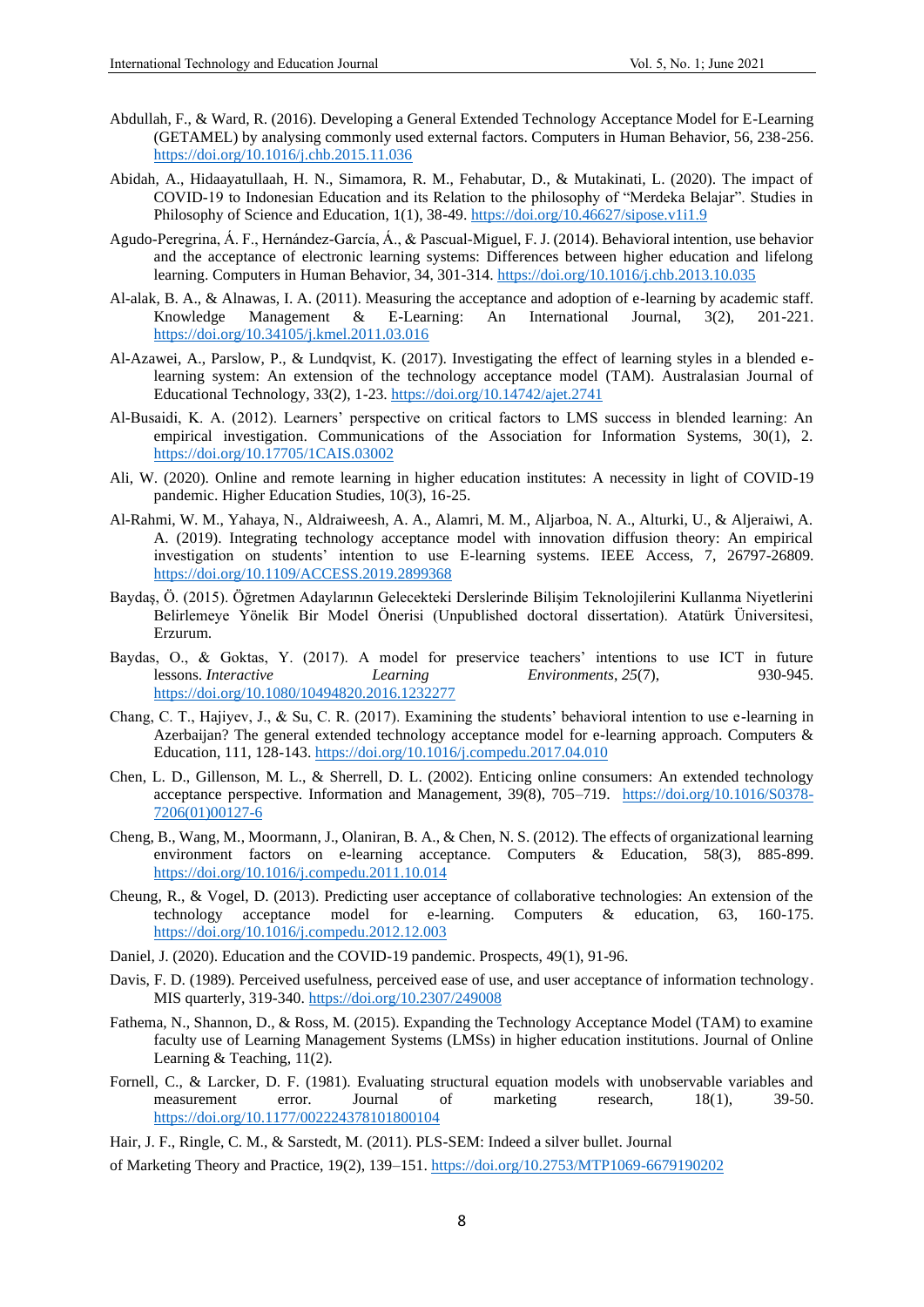- Hair, J. J. F., Hult, G. T. M., Ringle, C. M., & Sarstedt, M. (2017). A primer on partial least squares structural equation modeling (PLS-SEM). London: SAGE Publications.
- Igbaria, M., & Parasuraman, S. (1989). A path analytic study of individual characteristics, computer anxiety and attitudes toward microcomputers. Journal of Management, 15(3), 373-388.
- Iivari, N., Sharma, S., & Ventä-Olkkonen, L. (2020). Digital transformation of everyday life–How COVID-19 pandemic transformed the basic education of the young generation and why information management research should care?. International Journal of Information Management, 55, 102183. <https://doi.org/10.1016/j.ijinfomgt.2020.102183>
- Islam, A. N. (2016). E-learning system use and its outcomes: Moderating role of perceived compatibility. Telematics and Informatics, 33(1), 48-55[. https://doi.org/10.1016/j.tele.2015.06.010](https://doi.org/10.1016/j.tele.2015.06.010)
- Joo, Y. J., Park, S., & Lim, E. (2018). Factors influencing preservice teachers' intention to use technology: TPACK, teacher self-efficacy, and technology acceptance model. Journal of Educational Technology & Society, 21(3), 48-59.
- Kapasia, N., Paul, P., Roy, A., Saha, J., Zaveri, A., Mallick, R., ... & Chouhan, P. (2020). Impact of lockdown on learning status of undergraduate and postgraduate students during COVID-19 pandemic in West Bengal, India. Children and Youth Services Review, 116, 105194. <https://doi.org/10.1016/j.childyouth.2020.105194>
- King, W. R., & He, J. (2006). A meta-analysis of the technology acceptance model. Information & management, 43(6), 740-755.<https://doi.org/10.1016/j.im.2006.05.003>
- Liguori, E., & Winkler, C. (2020). From offline to online: Challenges and opportunities for entrepreneurship education following the COVID-19 pandemic.<https://doi.org/10.1177/2515127420916738>
- Marangunić, N., & Granić, A. (2015). Technology acceptance model: a literature review from 1986 to 2013. Universal access in the information society, 14(1), 81-95[. https://doi.org/10.1007/s10209-014-0348-1](https://doi.org/10.1007/s10209-014-0348-1)
- Nikou, S. A., & Economides, A. A. (2019). Factors that influence behavioral intention to use mobile-based assessment: A STEM teachers' perspective. British Journal of Educational Technology, 50(2), 587-600. <https://doi.org/10.1111/bjet.12609>
- Park, Y., Son, H., & Kim, C. (2012). Investigating the determinants of construction professionals' acceptance of web-based training: An extension of the technology acceptance model. Automation in Construction, 22, 377-386[. https://doi.org/10.1016/j.autcon.2011.09.016](https://doi.org/10.1016/j.autcon.2011.09.016)
- Rafiee, M., & Abbasian-Naghneh, S. (2019). E-learning: development of a model to assess the acceptance and readiness of technology among language learners. Computer Assisted Language Learning, 1-21. <https://doi.org/10.1080/09588221.2019.1640255>
- Rahimi, M., & Yadollahi, S. (2010, December). ICT integration into English classes: Investigating EFL teachers' personal characteristics and technology-related variables. In The Second International Conference on E-Learning and E-Teaching (ICELET 2010) (pp. 27-32). IEEE.
- Rogers, E. M. (1995). Diffusion of innovations (4th ed.). New York: Free Press.
- Ryan, R. M., & Deci, E. L. (2000). Intrinsic and extrinsic motivations: Classic definitions and new directions. Contemporary educational psychology, 25(1), 54-67.<https://doi.org/10.1006/ceps.1999.1020>
- Şahin, F. (2016). Öğretmen adaylarının bilişim teknolojileri kabul düzeyleri ile bireysel yenilikçilik düzeyleri arasındaki ilişkinin incelenmesi (Unpublished master's thesis). Anadolu Üniversitesi, Eskişehir.
- Şahin, F., Doğan, E., İlic, U., & Şahin, Y. L. (2021). Factors influencing instructors' intentions to use information technologies in higher education amid the pandemic. Education and Information Technologies, 1-26. <https://doi.org/10.1007/s10639-021-10497-0>
- Salloum, S. A., Al-Emran, M., Shaalan, K., & Tarhini, A. (2019). Factors affecting the E-learning acceptance: A case study from UAE. Education and Information Technologies, 24(1), 509-530.
- Sánchez-Prieto, J. C., Hernández-García, Á., García-Peñalvo, F. J., Chaparro-Peláez, J., & Olmos-Migueláñez, S. (2019). Break the walls! Second-Order barriers and the acceptance of mLearning by first-year pre-service teachers. Computers in Human Behavior, 95, 158-167[. https://doi.org/10.1016/j.chb.2019.01.019](https://doi.org/10.1016/j.chb.2019.01.019)
- Sánchez‐Prieto, J. C., Huang, F., Olmos‐Migueláñez, S., García‐Peñalvo, F. J., & Teo, T. (2019). Exploring the unknown: The effect of resistance to change and attachment on mobile adoption among secondary preservice teachers. British Journal of Educational Technology, 50(5), 2433-2449. <https://doi.org/10.1111/bjet.12822>